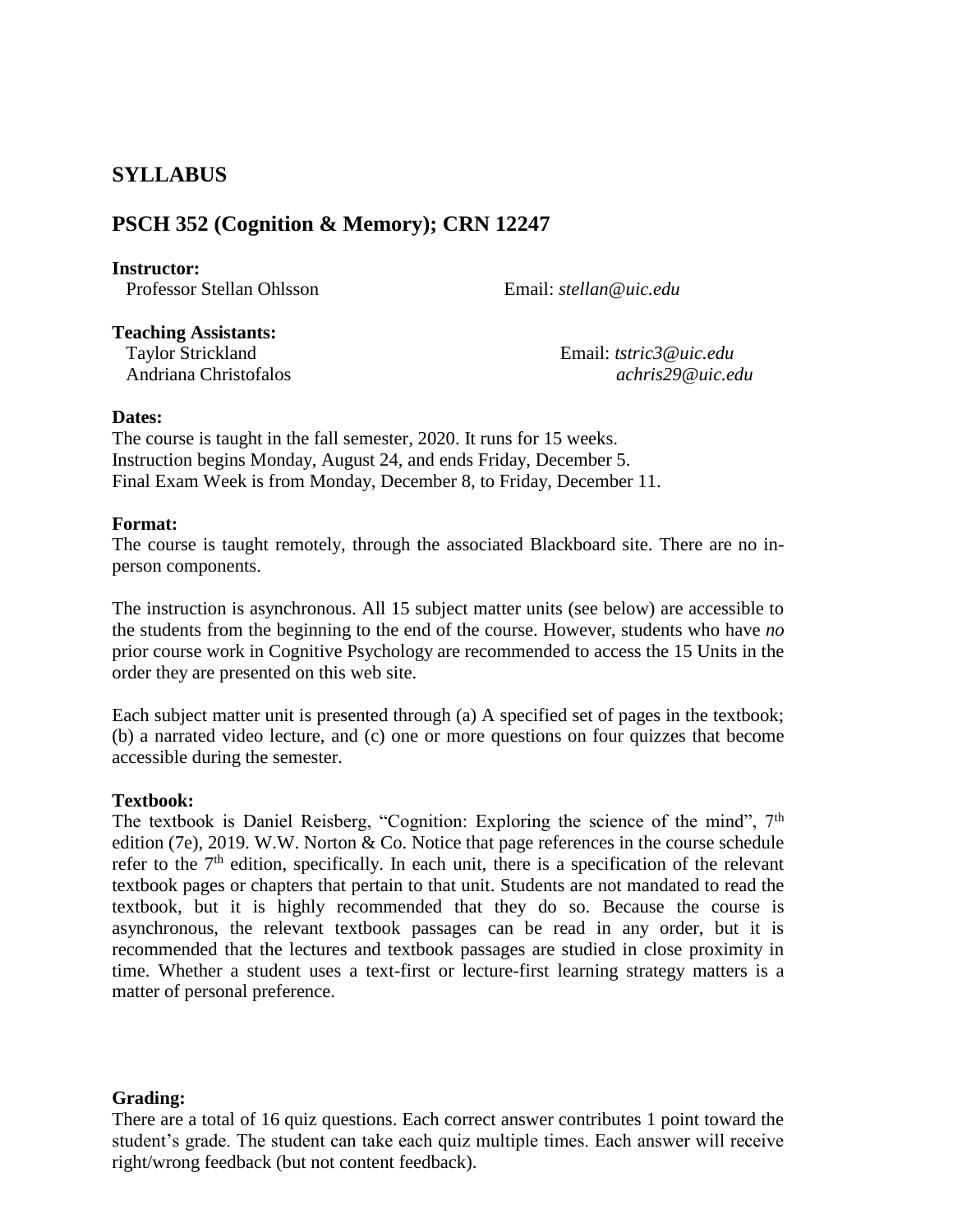There is a Final Examination with a total of 48 questions. Each correct answer contributes 2 points toward the student's grade. The Final Examination can only be taken once, and only during Finals Week.

## **Objectives:**

The objective of the *Cognition and Memory* course is to give the student a basic understanding of the cognitive functions of the human mind. The most central cognitive functions are attention, memory, and thinking. There are other cognitive functions as well, such as imagery, perception, and so on, but they are not covered in this course (but the interested student will find some material about them in the textbook). In the cognitive approach, the operation of the cognitive functions is explained in terms of information processes. For each function, researchers ask what information is processed, and how. The answers are related to everyday experience as well as findings from the research literature. Some cognitive phenomena are familiar from everyday life; others are more surprising or unexpected. At the end of the course, the student should be able to use the cognitive concepts and principles taught in the course to understand cognitive phenomena. The secondary objective is that the student should come to understand the methods that are used to study human cognition, interpret findings, and read research reports.

The subject matter is divided into 15 units:

## Unit 1:

A brief historical overview of how Cognitive Psychology developed in the last one hundred years.

#### Unit 2:

The three main cognitive functions in long-term memory. The factors that determine the efficiency of encoding include repetition, depth of processing, and amount of relevant prior knowledge. Encoding works by linking new information to information that is already encoded.

#### Unit 3:

Information can always be represented in different ways, using different 'codes'. Some representations might be more useful than others for a particular task or situation.

#### Unit 4:

Information has to be retained in memory, if it is to be used at some later time. A strong hypothesis about retention is that information, once encoded, is affected more by interference than by passive fading.

#### Unit 5:

Information has to be retrieved from memory when it is to be used. Retrieval happens through spread of activation.

#### Unit 6:

Memories tend to change over time, so what is retrieved is represented in memory in a distorted form.